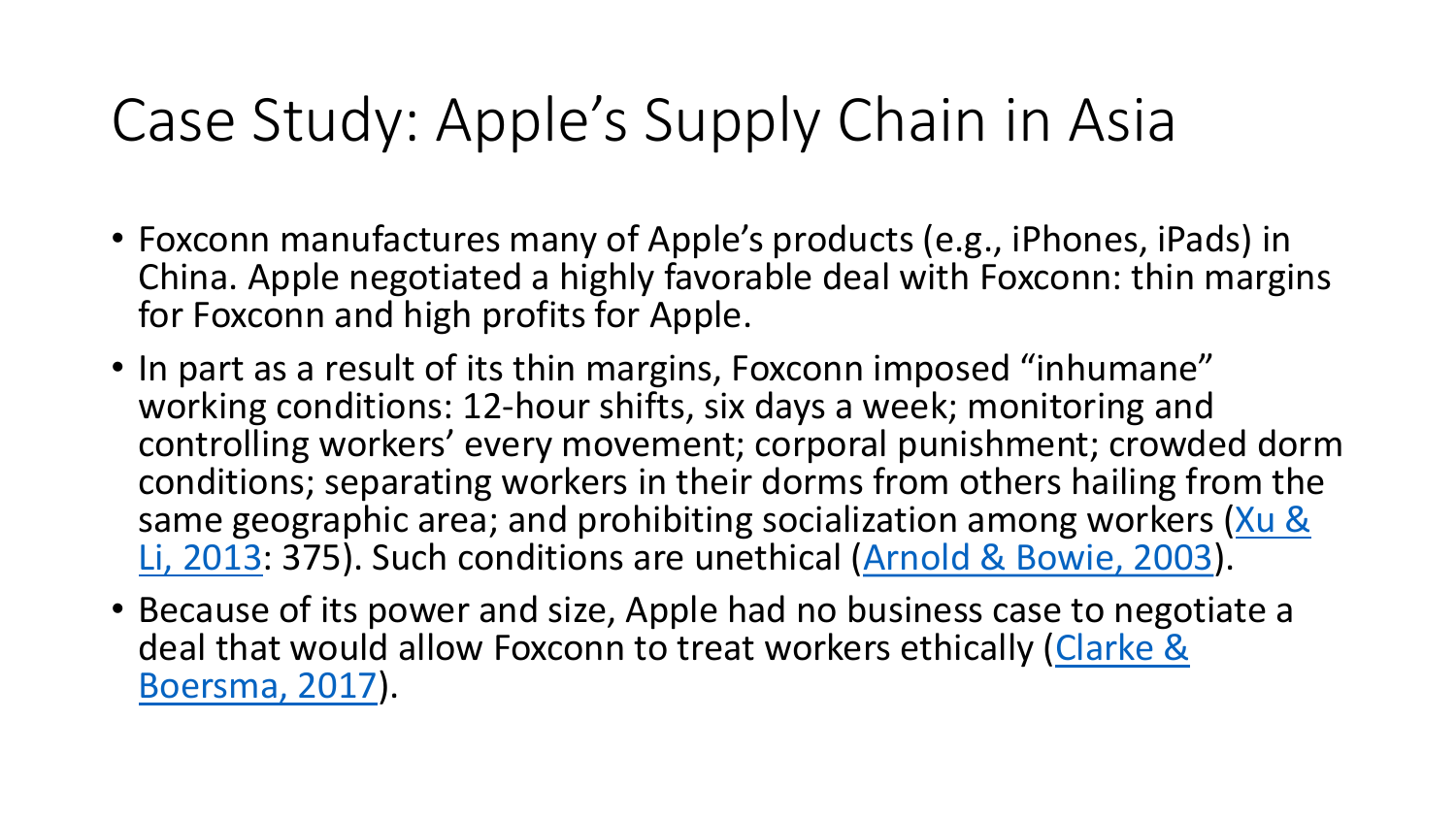Q: Can ethics drive firms to do the right thing if there is no business case? A: No.

- 1. The right thing for firms to do is increase their profits.
- 2. It is unethical for firms to act in ways regarding which there is no business case.
- 3. Ethics can only drive individuals; ethics cannot drive firms.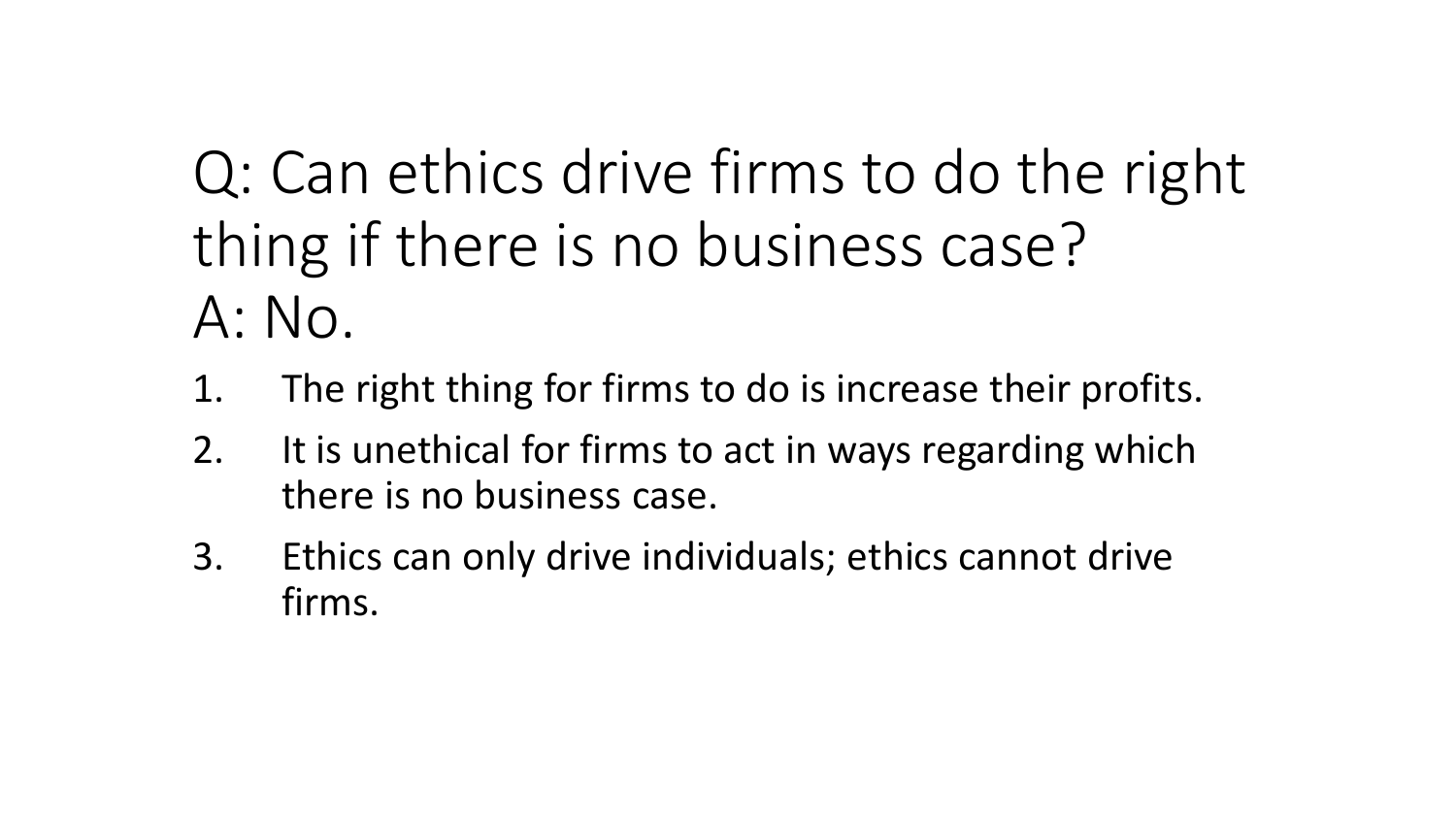# Point 1: The right thing for firms to do is increase their profits

- Managers are legally obligated to pursue shareholders' directives, which generally are to increase profits ([Friedman, 1970](https://www.nytimes.com/1970/09/13/archives/a-friedman-doctrine-the-social-responsibility-of-business-is-to.html)).
- Without a single-valued measure (such as increasing profits) as a goal, managers have no way to make principled or purposeful decisions ([Jensen, 2002\)](https://www.jstor.org/stable/pdf/3857812.pdf).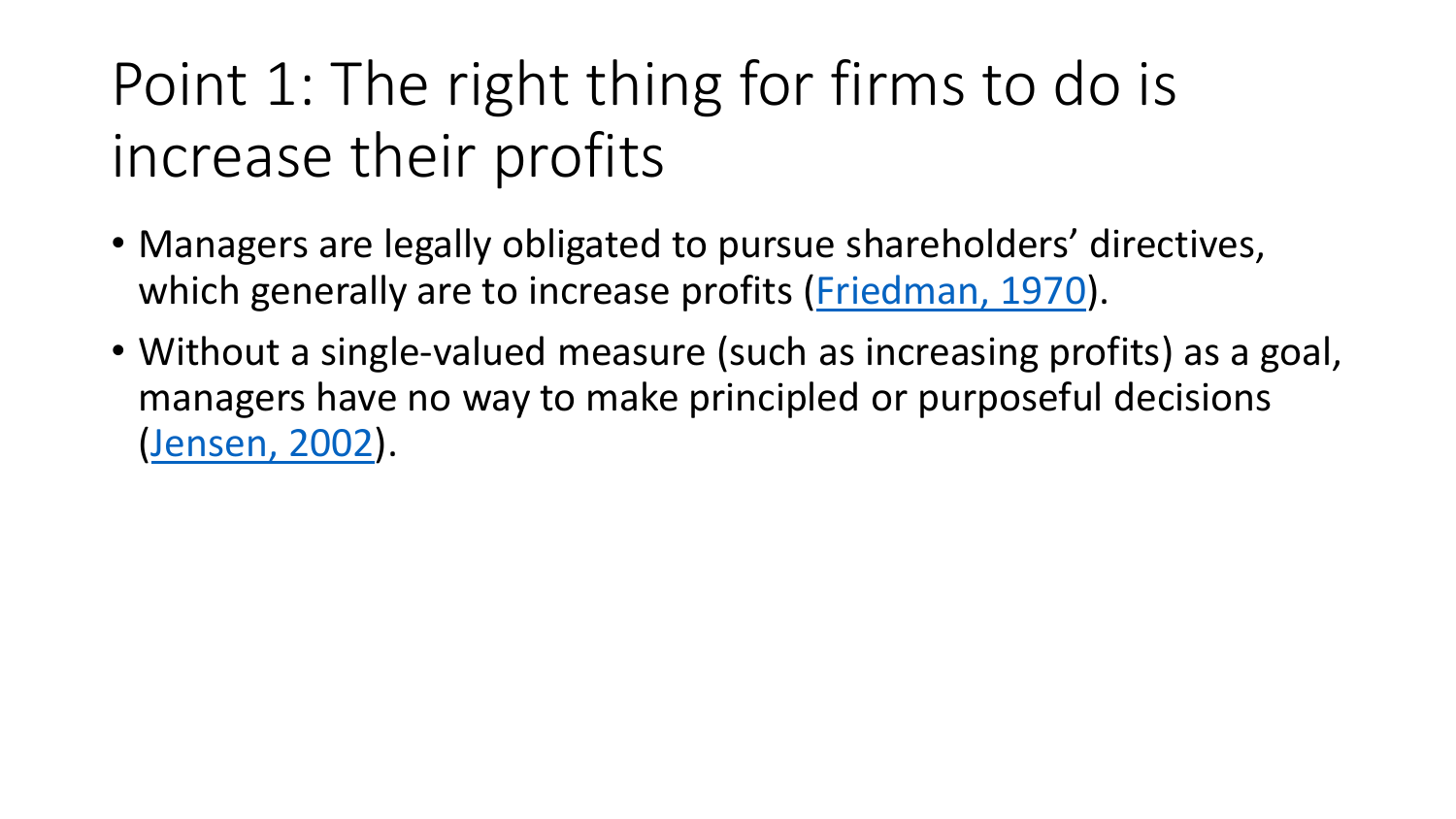Point 2: It is unethical for businesses to act in ways regarding which there is no business case

- From a Kantian perspective, ethical actions must "respect humanity" by refraining from using people as instruments to benefit others ([Arnold & Bowie, 2003](https://www.jstor.org/stable/pdf/3857660.pdf?casa_token=bCO8CbVX42cAAAAA:czVEpeqziRNgAhTPgkSEIe_WPLxkZoDTvVEPeRg7VOsvLFlHPRZWH6udKmZS_mDoxcU7UzP10T3fzwULZo0FF5wgKYM1upPN26H0R8r85yJ601_vvndT)). In seeking non-business ends with shareholders' capital, managers used shareholders as instruments. Therefore, it is unethical according to Kantian ethics for businesses to act in ways regarding which there is no business case.
- From a virtue ethics perspective, the virtues that constitute business ethics include business excellence ([Solomon, 1992](https://www.jstor.org/stable/pdf/3857536.pdf?casa_token=Z8Wo-67gRcMAAAAA:zqRYs8CS6ia0RN6bflaPlSRdhlgnu4tPcvvrdjJiZqNuBJzzCE4mlX5RApiQCLTCBGS2_ozAwXQzNRa1vDq5GUEnzWTPGZOCn9tAPWsnaJAzbnEMws84)). Therefore, it is unethical according to virtue ethics for businesses to act in ways regarding which there is no business case.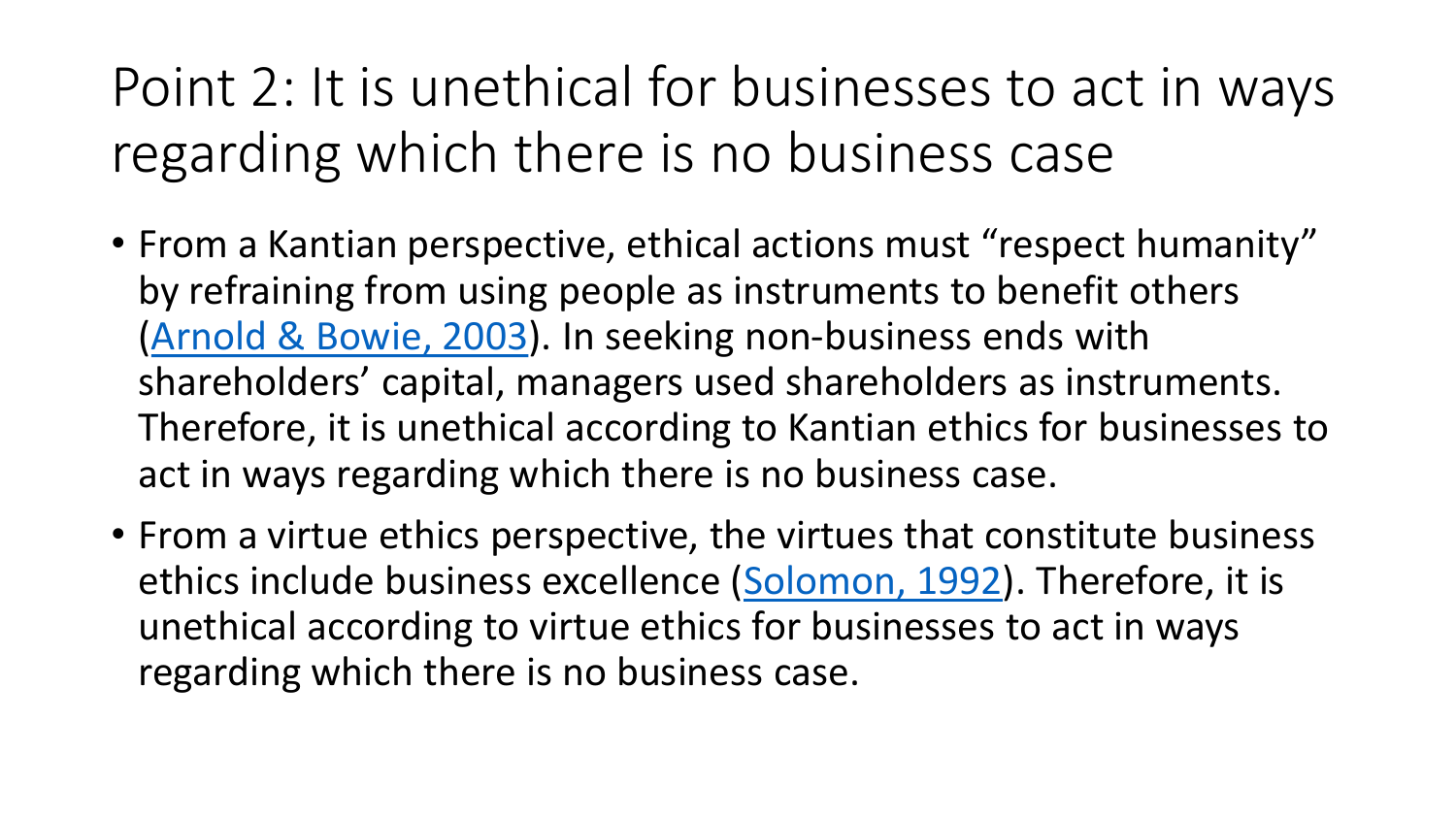# Point 3: Ethics can only drive individuals; ethics cannot drive firms

- Ethics cannot drive firms, according to Kantian ethics, because being driven by ethics involves doing an action for the sake of duty, which is something that only people can do ([Altman, 2007\)](https://www.jstor.org/stable/pdf/25075463.pdf?casa_token=AESBLIj3blIAAAAA:kJISzXy39XyGiVwnBjYJCNALnEfIVgA7jZ7iIZIzGbFCcBk7LxInBnL07uzVHR3B9RY9t_V-HgBbyQVAXfzgTRnCqYZxLYYwQDwagBRtcme7lj-shiB_).
- Most managers, though, are so far from being driven by ethics that business ethicists should not even hold this up as an ideal. Rather, business ethicists should strive to develop markets that produce ethical outcomes [\(Boatright, 1999\)](https://www.jstor.org/stable/pdf/3857936.pdf?casa_token=02HH7ot6sY4AAAAA:q73reFXmcCP_11o8ovY6RdAyD492WsAnbSw8zltYP1QyS6WaPeDuqCafj7kHyoZNyGnaBv0Ww6YJmw9aGrClVDBLMASujP4VH0LPqCXrf2gQWZM4Tglo).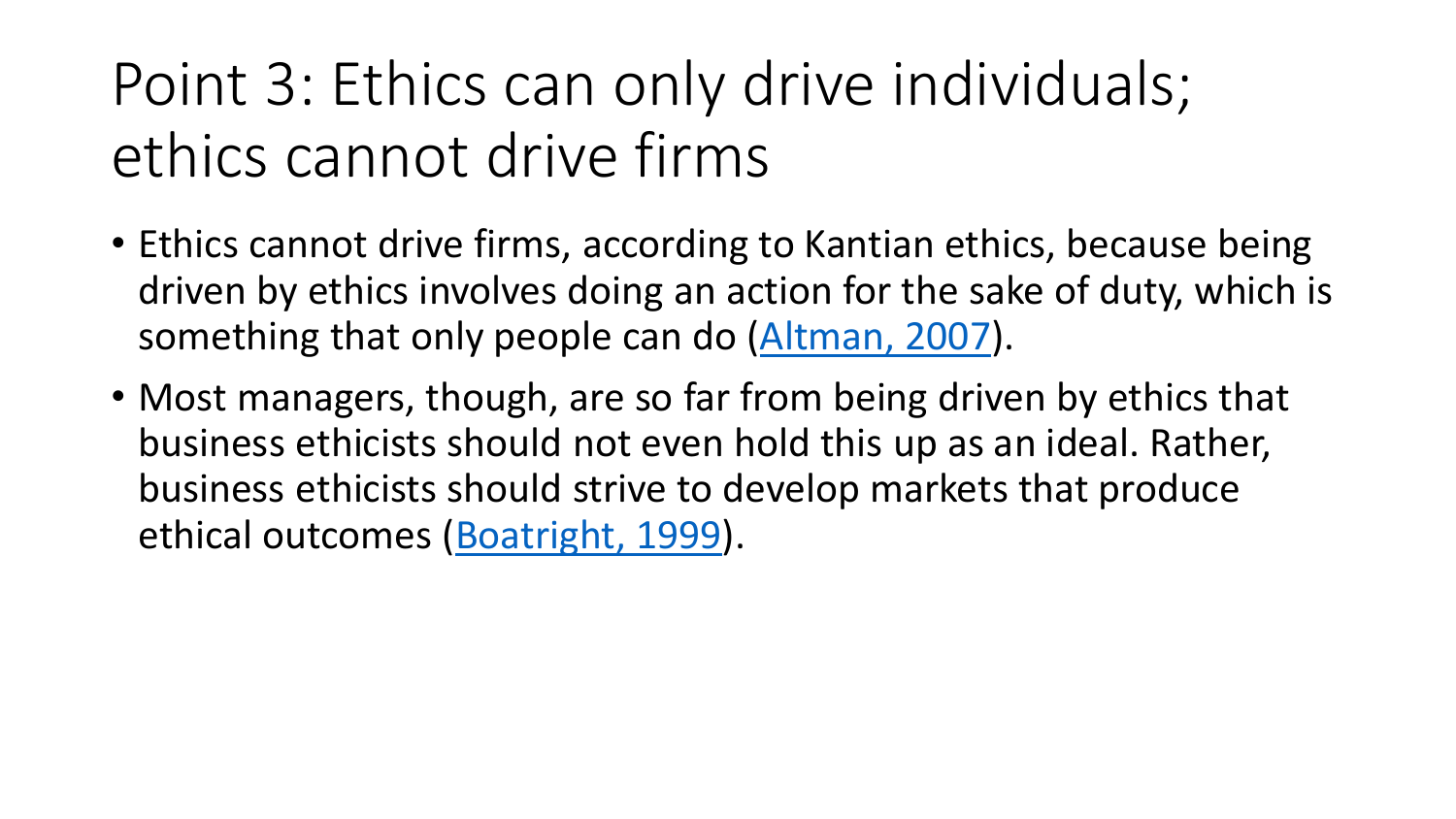#### Closing Slide: Research Questions

- One research question we should be asking:
	- How should businesses respond, ethically speaking, when there is a business case for acting unethically and no business case for acting ethically?
- One research question we should avoid:
	- Is there a business case for ethics?